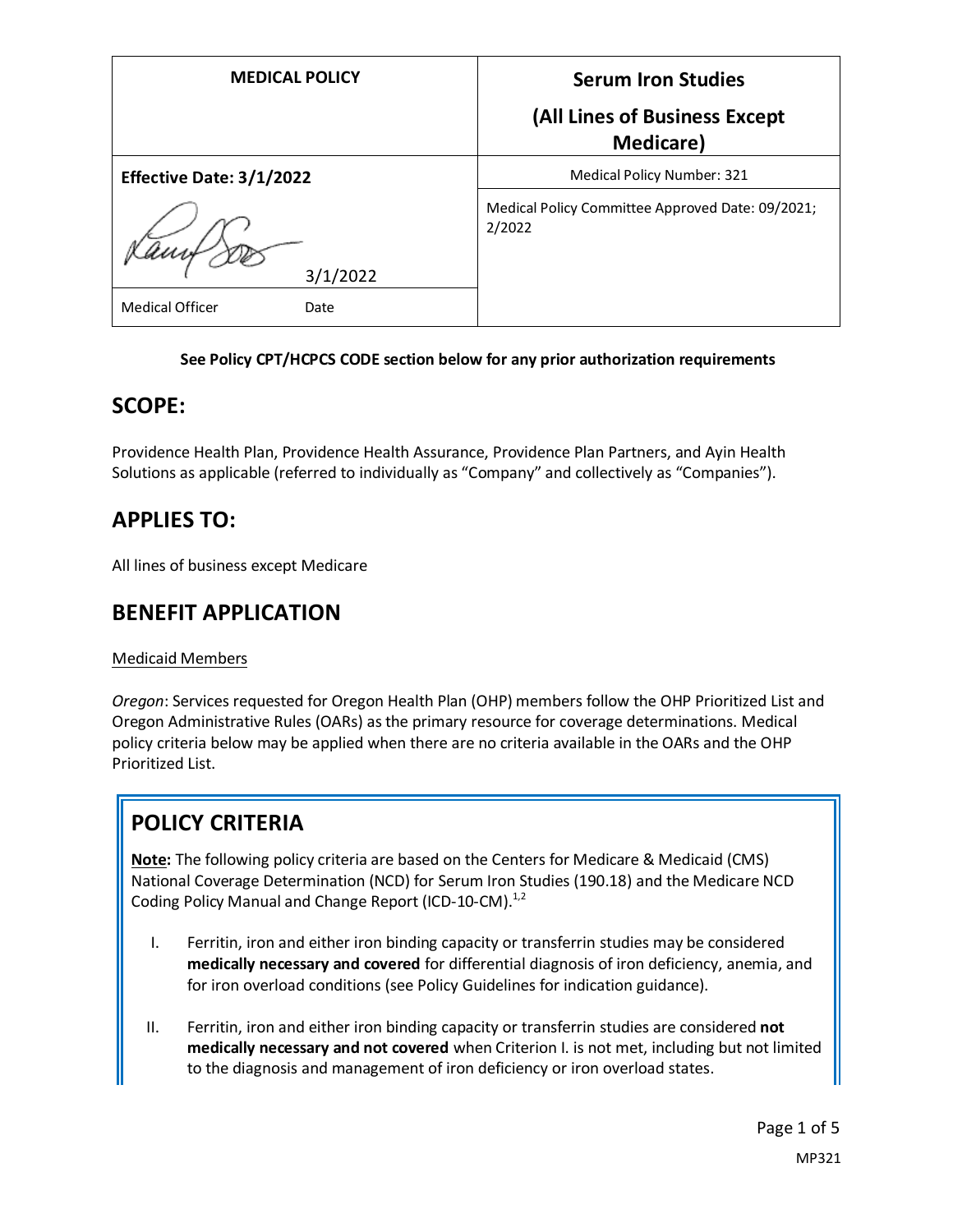### **(All Lines of Business Except Medicare)**

Link t[o Policy Summary](#page-3-0)

### **POLICY GUIDELINES**

#### Appropriate, Medically Necessary Testing

The following presentations are examples that may support the use of these studies for evaluating iron deficiency: certain abnormal blood count values (i.e., decreased mean corpuscular volume (MCV), decreased hemoglobin/hematocrit when the MCV is low or normal, or increased red cell distribution width (RDW) and low or normal MCV); abnormal appetite (pica); acute or chronic gastrointestinal blood loss; hematuria; menorrhagia; malabsorption; status post-gastrectomy; status post-gastrojejunostomy; malnutrition; preoperative autologous blood collection(s); malignant, chronic inflammatory and infectious conditions associated with anemia which may present in a similar manner to iron deficiency anemia; following a significant surgical procedure where blood loss had occurred and had not been repaired with adequate iron replacement.

The following presentations are examples that may support the use of these studies for evaluating iron overload: chronic hepatitis; diabetes; hyperpigmentation of skin; arthropathy; cirrhosis; hypogonadism; hypopituitarism; impaired porphyrin metabolism; heart failure; multiple transfusions; sideroblastic anemia; thalassemia major; cardiomyopathy, cardiac dysrhythmias and conduction disturbances.

Follow-up testing may be appropriate to monitor response to therapy, e.g., oral or parenteral iron, ascorbic acid, and erythropoietin.

Iron studies may be appropriate in patients after treatment for other nutritional deficiency anemias, such as folate and vitamin B12, because iron deficiency may not be revealed until such a nutritional deficiency is treated.

Serum ferritin may be appropriate for monitoring iron status in patients with chronic renal disease with or without dialysis.

Serum iron may also be indicated for evaluation of toxic effects of iron and other metals (e.g., nickel, cadmium, aluminum, lead) whether due to accidental, intentional exposure or metabolic causes.

#### Limitations

1. Iron studies should be used to diagnose and manage iron deficiency or iron overload states. These tests are not to be used solely to assess acute phase reactants where disease management will be unchanged. For example, infections and malignancies are associated with elevations in acute phase reactants such as ferritin, and decreases in serum iron concentration, but iron studies would only be medically necessary if results of iron studies might alter the management of the primary diagnosis or might warrant direct treatment of an iron disorder or condition.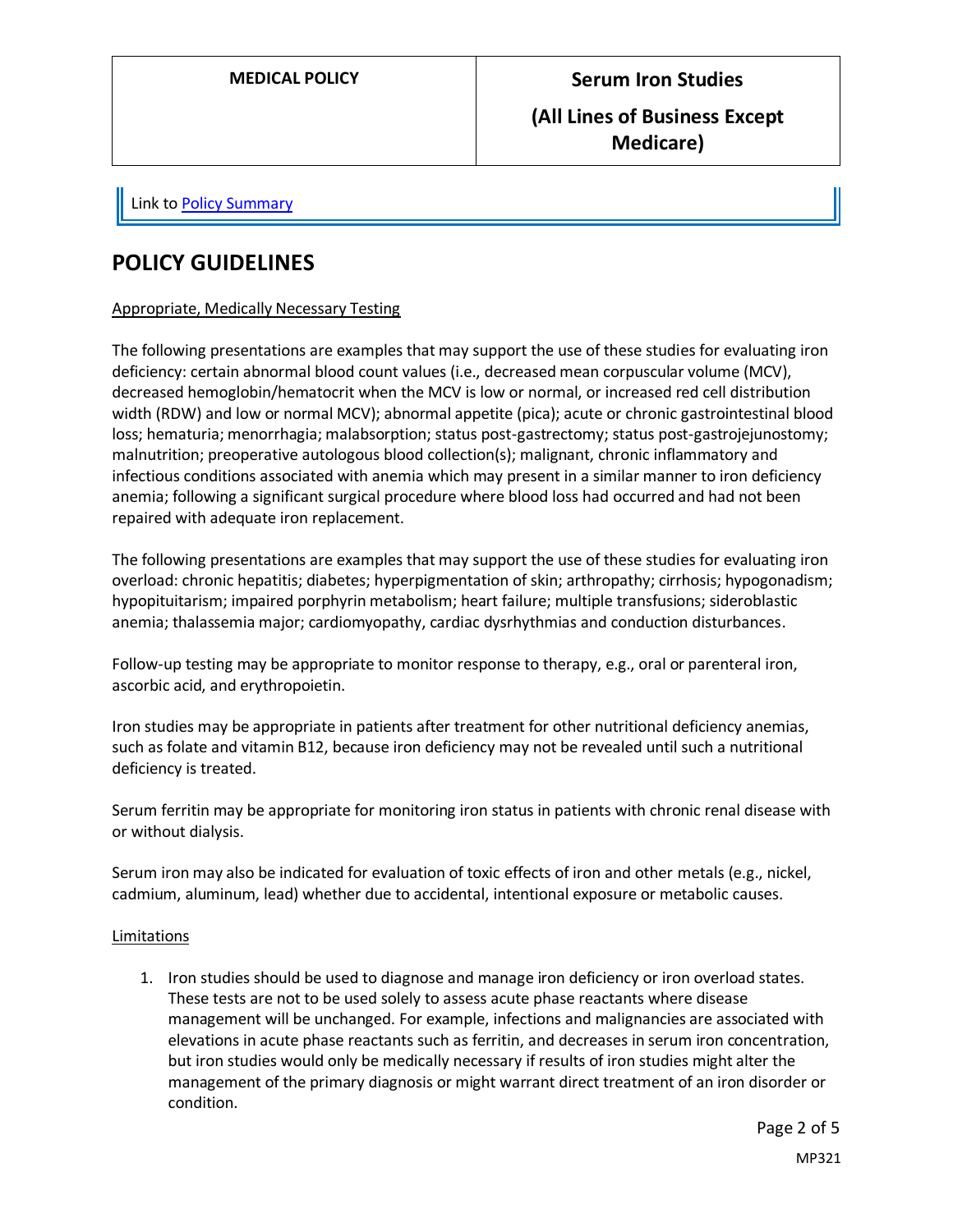- 2. If a normal serum ferritin level is documented, repeat testing would not ordinarily be medically necessary unless there is a change in the patient's condition, and ferritin assessment is needed for the ongoing management of the patient. For example, a patient presents with new onset insulin-dependent diabetes mellitus and has a serum ferritin level performed for the suspicion of hemochromatosis. If the ferritin level is normal, the repeat ferritin for diabetes mellitus would not be medically necessary.
- 3. When an End Stage Renal Disease (ESRD) patient is tested for ferritin, frequent testing may require documentation of medical necessity (e.g., other than chronic renal failure or renal failure, unspecified).
- 4. It is ordinarily not necessary to measure both transferrin and TIBC at the same time because TIBC is an indirect measure of transferrin. When transferrin is ordered as part of the nutritional assessment for evaluating malnutrition, it is not necessary to order other iron studies unless iron deficiency or iron overload is suspected as well.
- 5. It is not ordinarily necessary to measure both iron/TIBC (or transferrin) and ferritin in initial patient testing. If clinically indicated after evaluation of the initial iron studies, it may be appropriate to perform additional iron studies either on the initial specimen or on a subsequently obtained specimen. After a diagnosis of iron deficiency or iron overload is established, either iron/TIBC (or transferrin) or ferritin may be medically necessary for monitoring, but not both.
- 6. It would not ordinarily be considered medically necessary to do a ferritin as a preoperative test except in the presence of anemia or recent autologous blood collections prior to the surgery.

## **BILLING GUIDELINES**

The following CPT/HCPCS codes may be covered when billed with one of the ICD-10 codes that Medicare has included as medically necessary in the most recent *Medicare National Coverage Determinations (NCD) Coding Policy Manual and Change Report (ICD-10-CM)*. Available for download at: [Lab NCDs](https://www.cms.gov/Medicare/Coverage/CoverageGenInfo/LabNCDsICD10) – ICD-[10.](https://www.cms.gov/Medicare/Coverage/CoverageGenInfo/LabNCDsICD10) Select the "Lab Code List ICD10 (ZIP)" file option that aligns with the date services were or will be rendered from the Downloads section. Open a spreadsheet and look for NCD 190.18 in column A. This resource can also be accessed directly from the NCD noted above, under "Revision History" and by selecting the applicable "Covered Code List" version. While these services do not require prior authorization, utilization may be subject to audit and all criteria from NCD 190.18 must be met. Thus, inclusion of a diagnosis (ICD-10) code on this list may not warrant automatic coverage.

## **CPT/HCPCS CODES**

| <b>All Lines of Business Except Medicare</b> |                       |
|----------------------------------------------|-----------------------|
| No Prior Authorization Required              |                       |
| 82728                                        | <b>Ferritin</b>       |
| 83540                                        | <b>Iron</b>           |
| 83550                                        | Iron binding capacity |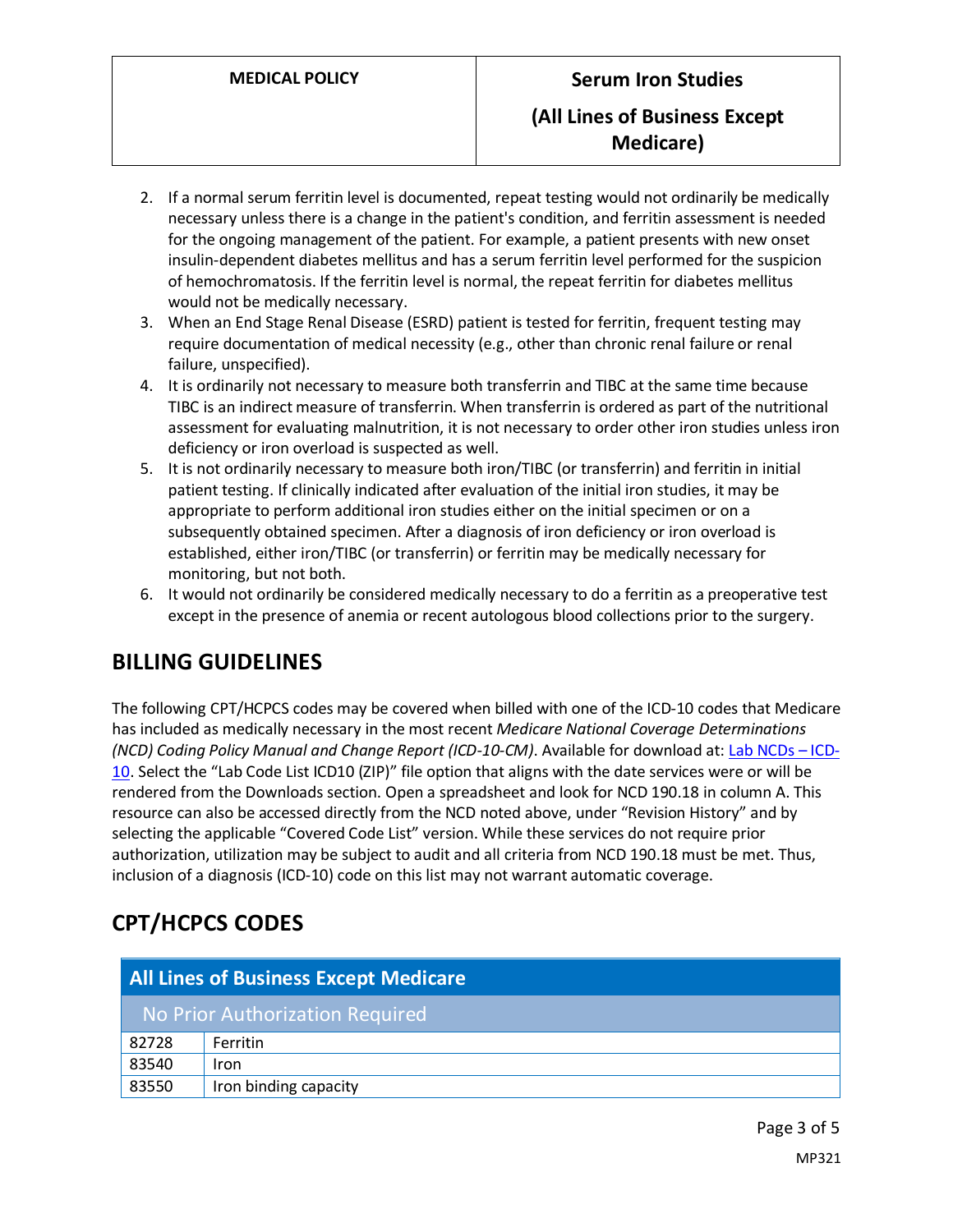#### **(All Lines of Business Except Medicare)**

84466 Transferrin

### **DESCRIPTION**

#### Serum Iron Studies

Serum iron studies are useful in the evaluation of disorders of iron metabolism, particularly iron deficiency and iron excess. Iron studies are best performed when the patient is fasting in the morning and has abstained from medications that may influence iron balance.

Iron deficiency is the most common cause of anemia. In young children on a milk diet, iron deficiency is often secondary to dietary deficiency. In adults, iron deficiency is usually the result of blood loss and is only occasionally secondary to dietary deficiency or malabsorption.

Following major surgery the patient may have iron deficient erythropoiesis for months or years if adequate iron replacement has not been given. High doses of supplemental iron may cause the serum iron to be elevated. Serum iron may also be altered in acute and chronic inflammatory and neoplastic conditions.

Total iron binding capacity (TIBC) is an indirect measure of transferrin, a protein that binds and transports iron. TIBC quantifies transferrin by the amount of iron that it can bind. TIBC and transferrin are elevated in iron deficiency, and with oral contraceptive use, and during pregnancy. TIBC and transferrin may be decreased in malabsorption syndromes or in those affected with chronic diseases. The percent saturation represents the ratio of iron to the TIBC.

Assays for ferritin are also useful in assessing iron balance. Low concentrations are associated with iron deficiency and are highly specific. High concentrations are found in hemosiderosis (iron overload without associated tissue injury) and hemochromatosis (iron overload with associated tissue injury). In these conditions the iron is elevated, the TIBC and transferrin are within the reference range or low, and the percent saturation is elevated. Serum ferritin can be useful for both initiating and monitoring treatment for iron overload.

Transferrin and ferritin belong to a group of serum proteins known as acute phase reactants, and are increased in response to stressful or inflammatory conditions and also can occur with infection and tissue injury due to surgery, trauma or necrosis. Ferritin and iron/TIBC (or transferrin) are affected by acute and chronic inflammatory conditions, and in patients with these disorders, tests of iron status may be difficult to interpret.

### <span id="page-3-0"></span>**POLICY SUMMARY**

Serum iron studies are widely accepted as medically necessary for the management and control of disorders of iron metabolism, particularly iron deficiency and iron excess. In young children on a milk diet, iron deficiency is often secondary to dietary deficiency. In adults, iron deficiency is usually the